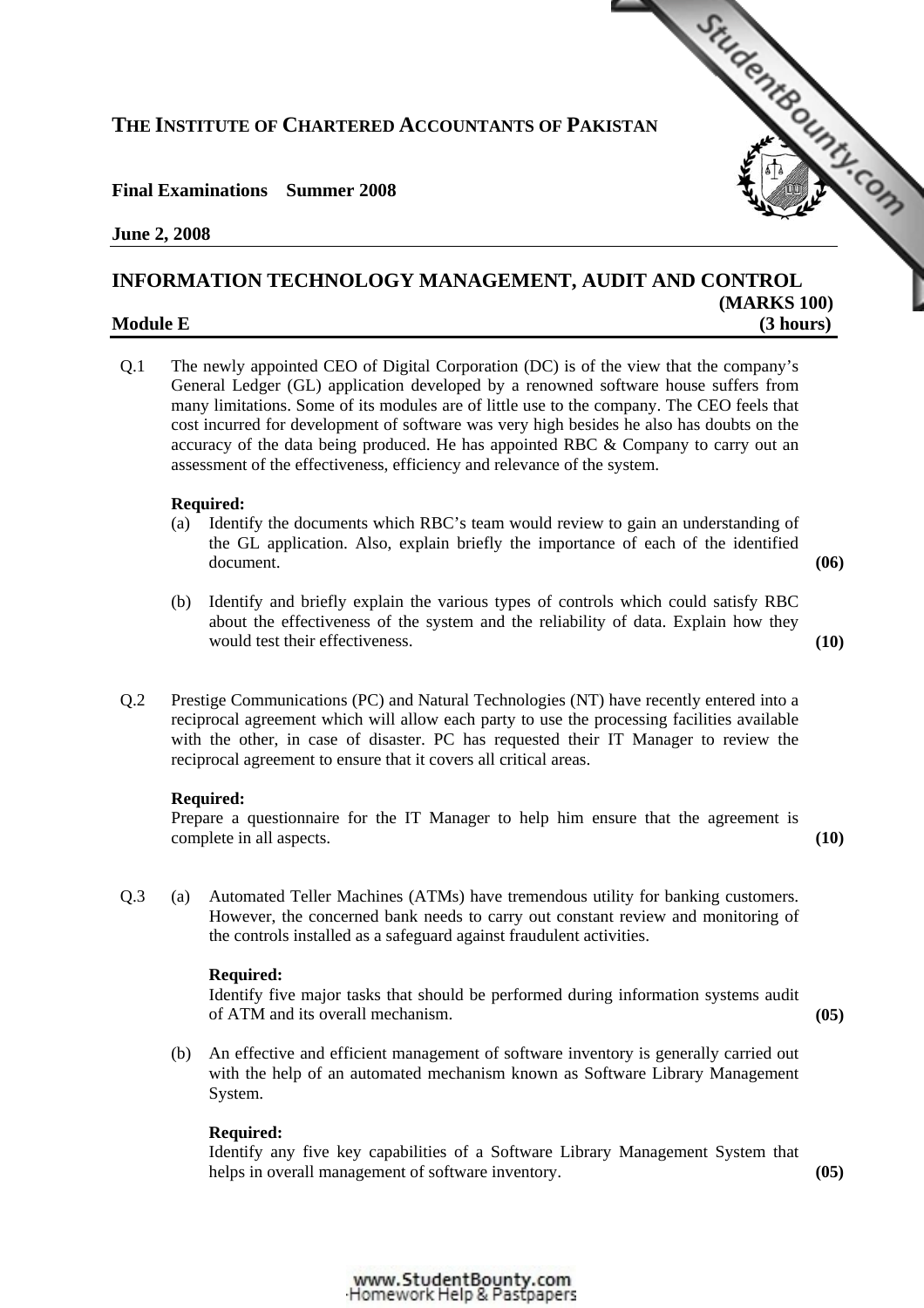Q.4 The CEO of Jalib Securities & Exchange Company is concerned about the rising number of frauds being reported in the industry specially those carried out by insiders. Recently another financial institution in the same region had suffered a loss of Rs. 10 million due to a fraud which was committed by a senior executive who was responsible for carrying out a number of key responsibilities related to information systems. The CEO has requested you to advise the company on prevention and detection measures against such threats to their information systems.

### **Required:**

- (a) Discuss the principle of segregation of duties? What could occur if adequate segregation of duties does not exist? **(03)**
- (b) Suggest other best practices for preventing and detecting frauds that may be committed by key information systems personnel. (List at least six points) **(06)**
- Q.5 The risk management process involves the identification and classification of assets, assessing the threats associated with the identified assets, identifying vulnerabilities or lack of controls and assessing the impact of the identified threats.

#### **Required:**

 You are required to identify four types of information assets associated with information technology and identify the following:

- At least two threats associated with each asset.
- The possible impact of the identified threats.
- At least two controls for mitigating the risk associated with each threat. **(12)**
- Q.6 Smart Industries Limited is using many computer-based applications most of whom have been developed in-house. They are considering to replace them with applications using web based technologies.

#### **Required:**

 Explain how can the following e–business models assist the company in improving its business:

- (a) Business-to-Consumer model.
- (b) Business-to-Business model. **(10)**
- Q.7 Techno International is in the process of acquiring new software which will replace their existing accounting system completely and fulfill other user requirements which are not being catered in the existing software. The management has formed a project team to prepare the Request for Proposal (RFP) for the acquisition of software and conduct the acquisition process in a transparent manner.

#### **Required:**

- (a) List the important information to be contained in the RFP to be issued by the project team. (List at least twelve points) **(09)**
- (b) Describe how the project team can ensure that the proposals are received and recorded in a transparent manner. **(03)**
- (c) List the steps involved in short listing the received proposals transparently. **(03)**
- (d) What steps the project team should take to validate the vendor's responses. (List any four points) **(03)**

www.StudentBounty.com Homework Help & Pastpapers